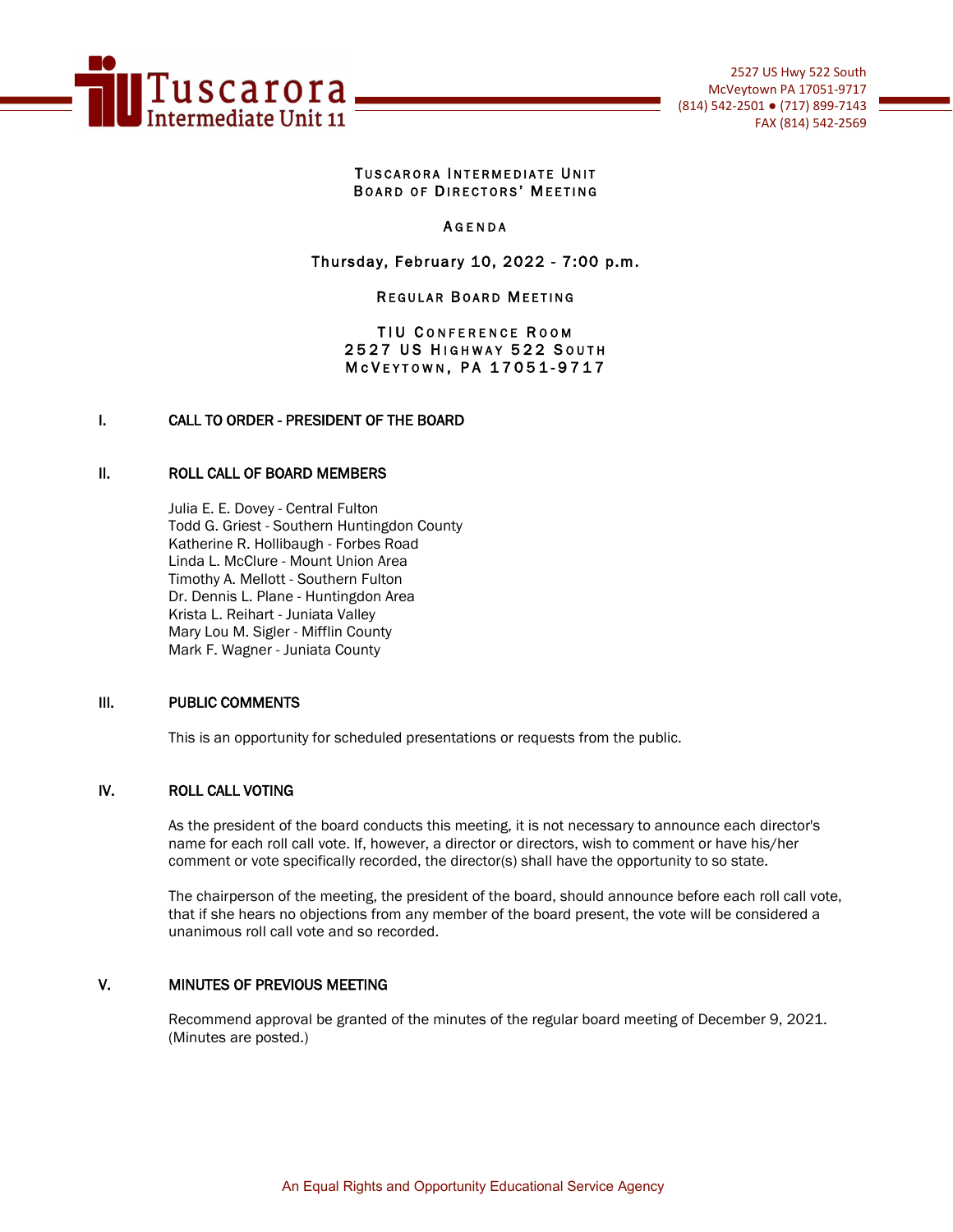#### VI. REPORTS

#### A. Treasurer's Report

 Recommend approval be granted of the Treasurer's Reports for December 2021 and January 2022. (See Attachment #1.)

#### B. Budget Transfers (none)

#### C. Payment of Bills

 Recommend approval be granted of the payment of bills for December 2021 and January 2022. (Printouts are posted.)

#### VII. PRESENTATION

PFM Financial Advisors and Eckert Seamans, Attorneys at Law, will provide a presentation to explain their services and how they can help the TIU determine what we can afford, and how to navigate the most appropriate options for financing possible for future renovations. The presentation will be held via Zoom.

Following the presentation, there will be a discussion and review of the TIU Facility Study and committee comments.

#### VIII. TIU BOARD

#### A. Activities - election of board members, conventions, meetings, etc.

1. Recognition of Tuscarora Intermediate Unit Board Members. Information item, no action required.

January is designated as *School Director Recognition Month.* A meeting of the Tuscarora Intermediate Unit Board is not scheduled in January, so in February we extend sincere congratulations and salute our TIU Board.

School Director Recognition Month is a recognition that honors members of local boards of education for their commitment to provide quality public education for Pennsylvania's schoolchildren. We recognize the challenging and vital work our Board Members do on behalf of our students, families, and community, and are grateful for their time, effort, and dedication to public education's advancement. Thank you for taking the time to advocate on behalf of our collective interests and for the benefit of our children. Most importantly, thank you for making student's success your priority.

Julia E. E. Dovey represents the Central Fulton School District. Mrs. Dovey has been a member of the TIU Board since 12/13/2018.

Todd G. Griest represents the Southern Huntingdon County School District. Mr. Griest has been a member of the TIU Board since 05/13/2021.

Katherine R. Hollibaugh represents the Forbes Road School District. Mrs. Hollibaugh has been a member of the TIU Board since 12/09/2021.

Linda L. McClure represents the Mount Union Area School District. Mrs. McClure has been a member of the TIU Board since 12/12/2013.

Timothy A. Mellott represents the Southern Fulton School District. Mr. Mellott has been a member of the TIU Board since 12/06/2011.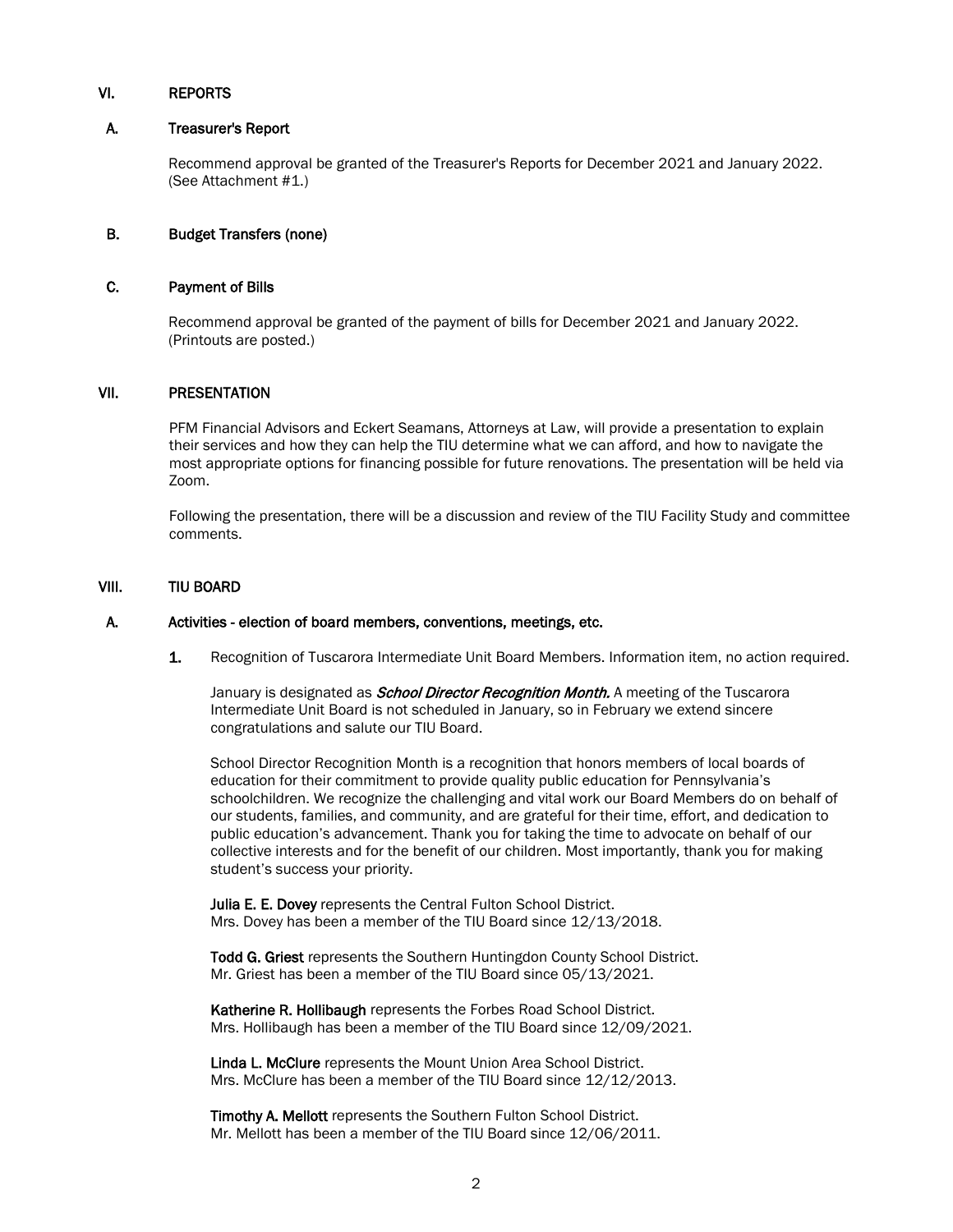### VIII. TIU BOARD

#### A. Activities - election of board members, conventions, meetings, etc.

1. Dr. Dennis L. Plane represents the Huntingdon Area School District. Dr. Plane has been a member of the TIU Board since 12/09/2021.

Krista L. Reihart represents the Juniata Valley School District. Mrs. Reihart has been a member of the TIU Board since 09/10/2015. Mrs. Reihart served as Vice President 07/14/2016 through 12/08/2021, and has served as Board President since 12/09/2021.

Mary Lou M. Sigler represents the Mifflin County School District. Ms. Sigler has been a member of the TIU Board since 07/01/2018. Ms. Sigler previously served on the TIU Board from 12/06/2011 to 08/25/2016, and served as Board Vice President from 12/12/2013 to 07/13/2016.

Mark F. Wagner represents the Juniata County School District. Mr. Wagner has been a member of the TIU Board since 03/11/2021. Mr. Wagner previously served on the TIU Board from 02/12/2019 to 12/10/2020. Mr. Wagner has served as Vice President since 12/09/2021.

- 2. The Annual Convention of School Directors scheduled for Wednesday, April 20, 2022 has been cancelled. The next Annual Convention of School Directors is tentatively scheduled for Wednesday, April 19, 2023. Information item, no action required.
- 3. The federal Office of Special Education Programs (OSEP) requires that each state measure and report program performance. The program performance determination process ensures that all children and families in Pennsylvania who may need Early Intervention are fully protected and served in a timely, effective manner.

The Bureau of Early Intervention Services & Family Supports (BEISFS) collects and analyzes multiple sources of data to complete your local determination summary (attached). Each outcome area in the summary will receive one of the following determination levels: Meets Requirements, Needs Assistance, Needs Intervention and Needs Substantial Intervention. Information item, no action required. (See Attachment #2.)

4. Recommend approval be granted of the schedule of meeting dates for the Tuscarora Intermediate Unit Board of Directors and Superintendent's Advisory Council, and the calendar of holidays for the Tuscarora Intermediate Unit office for the 2022-2023 fiscal year. (See Attachment #3.)

#### B. Policy/School Calendars

- 1. Recommend approval be granted of an addendum to the Tuscarora Intermediate Unit 11 Early Intervention Program Health and Safety Plan effective January 31, 2022. (See Attachment #4.)
- 2. Recommend approval be granted of the 2022-2023 administrative salaries based on a 2.26 percent increase. (See Attachment #5.)
- 3. Recommend approval be granted of the 2022-2023 teacher and therapist salaries based on a 3.12 percent increase. (See Attachment #6.)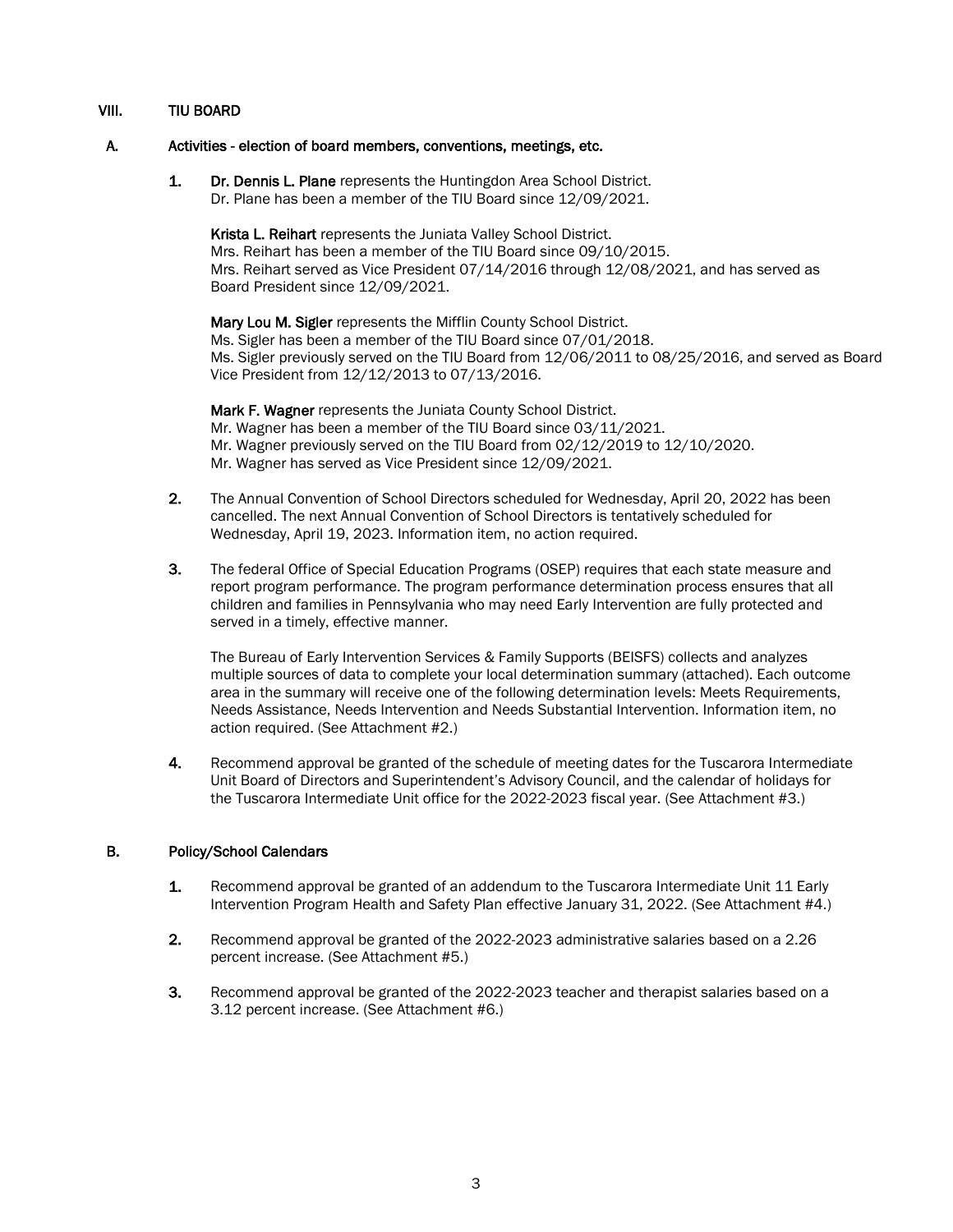### VIII. TIU BOARD

### C. Contracts/Leases

- 1. Recommend approval be granted of a Contract between Tuscarora Intermediate Unit and Blair Therapies - 901 Logan Boulevard, Altoona, PA 16602 to provide speech language pathology services two (2) days/week virtually, and one (1) day/week at the Mount Union early intervention classroom, plus 1.5 hours travel time based on the classroom location. Effective date February 1, 2022 through June 30, 2022. Reimbursement to be paid at the rate of \$65/hour. Funding source: Special Education.
- 2. Recommend approval be granted of a Contract between Tuscarora Intermediate Unit and Substitute Teacher Service (STS) - 2901 Dutton Mill Road, Suite 200, Aston, PA 19014 to provide a Certified Occupational Therapy Assistant (COTA). Effective date January 3, 2022 through June 30, 2022. Reimbursement to be paid at the rate of \$31.23/hour. Funding source: Special Education.
- 3. Recommend approval be granted of a Contract Extension between Tuscarora Intermediate Unit and Ann Hagensick - 308 4<sup>th</sup> Street SE, Waukon, IA 52172 to provide up to three individual coaching sessions for two early intervention providers for trainee coach positions to fidelity of coaching families. Effective date is April 1, 2021 through June 30, 2022 at the rate of \$6,750/provider for a total not to exceed \$13,500. This is a contract extension only, with no increase in reimbursement. Funding source: Early Intervention Technical Assistance. Refer to Minutes of 4/8/2021 Board meeting, Item VIII-C-4.
- 4. Recommend approval be granted of a Contract between Tuscarora Intermediate Unit and Central Susquehanna Intermediate Unit 16, Attention: David Marshal, Center for Schools and Communities - 275 Grandview Avenue, Camp Hill, PA 17011 to provide required reporting for Health Resources and Services Administration (HRSA) Grant and additional reports as requested by the Office of Child Development and Early Learning. Effective date November 1, 2021 through September 30, 2026. Reimbursement to be paid at the rate of \$30,000/year. Funding source: Early Intervention Technical Assistance/HRSA Early Childhood Comprehensive Service Grant.
- 5. Recommend approval be granted of a Contract Extension between Tuscarora Intermediate Unit and University of North Carolina at Chapel Hill, National Implementation Research Network (NIRN) Chapel Hill, NC 27599 to provide support for the capacity development in best practices of implementation science to support use of evidence-based practices within the partnering early childhood providers, and provide a blended model of training, coaching, and consultation supports. Reimbursement not to exceed \$93,511. Effective date is July 1, 2021 through September 30, 2022. This is a contract extension only, with no increase in reimbursement. Funding source: Early Intervention Technical Assistance. Refer to Minutes of 6/10/2021 Board meeting, Item VIII-C-5.
- 6. Recommend approval be granted of an Engagement between Tuscarora Intermediate Unit and Eckert Seamans Cherin & Mellott, LLC, - 213 Market Street, 8th Floor, Harrisburg, PA 17101 to provide legal representation to TIU as bond counsel. Services will be provided at a fixed legal fee, plus expenses. The estimated legal fee would range from \$25,000 to \$30,000, plus expenses, if the debt is issued as a bank loan. The estimated legal fee would range from \$35,000 to \$38,000, plus expenses, if the debt is issued as publicly offered bonds. A final fee will be quoted when the structure and size of the financing transaction is determined. Fees will be paid from the financing transactions or General Operating budget. Effective date is on/about February 14, 2022. (See Attachment #7.)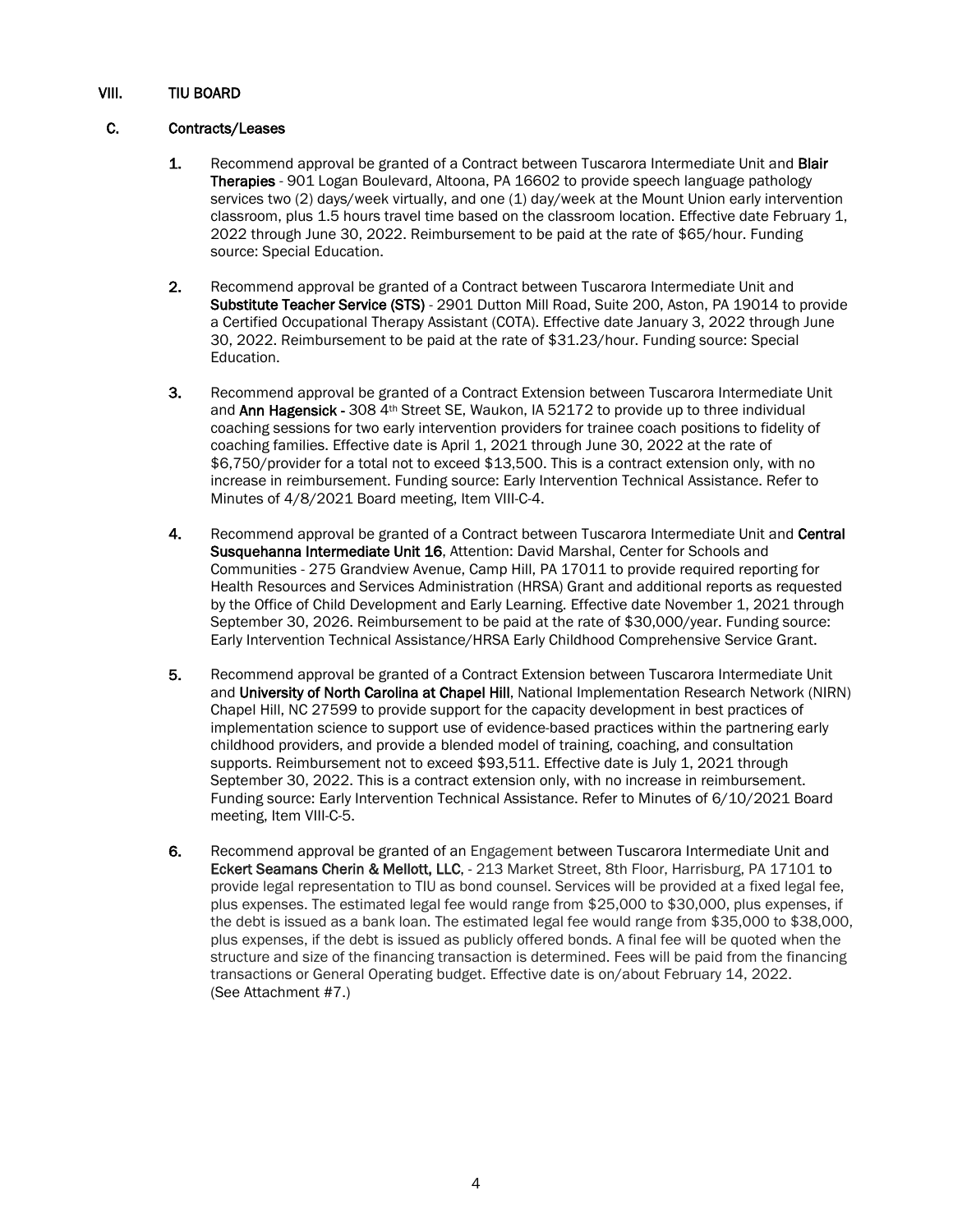## VIII. TIU BOARD

### C. Contracts/Leases

- 7. Recommend approval be granted of a Contract between Tuscarora Intermediate Unit and PFM Financial Advisors LLC, - 213 Market Street, Harrisburg, PA 17101 to provide services related to financial planning, budget and strategic advice and planning, policy development, and services related to debt issuance. Services will include, but not limited: Assist the Client in the formulation of Financial and Debt Policies and Administrative Procedures; review current debt structure, identifying strengths and weaknesses of structure so that future debt issues can be designed to maximize ability to finance future capital needs; provide special financial services as requested by the Client; analyze financial and economic factors to determine if the issuance of bonds is appropriate; and develop a financing plan in concert with Client's staff which would include recommendations as to the timing and number of series of bonds to be issued. Reimbursement not to exceed \$93,511. For the services described in Exhibit A, PFM will be paid a flat fee to be determined for each transaction and as mutually agreed upon between the Client and PFM. In addition to fees for services, PFM may charge for certain out of pocket expenses incurred in connection with its services. PFM indicates a range for a financial advisor fee would range from \$25,000 to \$30,000. If TIU enters into a bond issue, there would be a separate additional fee to assist in the creation of the official statement used to market the bonds. This would be presented in a separate agreement. Effective date of agreement would begin on/about February 14, 2022. Funding source: GOB. (See Attachment #8.)
- 8. Recommend approval be granted of a Facility Event Agreement between Tuscarora Intermediate Unit and Blair County Convention Center - One Convention Center Drive, Altoona, PA 16602 for meeting space, breakout rooms, food, and beverage for the Annual TIU Unified Inservice day. Effective date September 1, 2022. Reimbursement to be paid at an amount not to exceed \$12,330. Funding source: Various TIU Programs.

#### D. Vendor Contracts

- 1. Recommend approval be granted of a Contract between Tuscarora Intermediate Unit and Southern Fulton School District - 3072 Great Cove Road, Suite 100, Warfordsburg, PA 17267 for the TIU to provide a Licensed Social Worker one day/week (seven hours/day). The Social worker will provide therapy, counseling, intervention to students, parents/families, and agency staff, accept referrals from building principals, and provide a monthly executive summary of activity to building principals. Effective date is January 2, 2022 through June 30, 2022. Reimbursement is at the rate of \$285/day plus incidental travel costs required for off-site meetings or parent visits.
- 2. Recommend approval be granted of a Contract between Tuscarora Intermediate Unit and Pennsylvania Association of Intermediate Units - 55 Miller Street, Enola, PA 17025 for the TIU to provide Covid 19 Testing Project Coordination and technical support between K-12 districts, the PA Department of Health, and the PA testing vendor. Effective date is July 1, 2021 through June 30, 2022. Reimbursement will be \$221,718.

#### IX. PROGRAMS

A. New Programs/Changes (none)

## B. Job Descriptions

- 1. Recommend approval be granted of the listed revised job description. (See Attachment #9.)
	- a. Director for Special Education Certificated (professional) Employee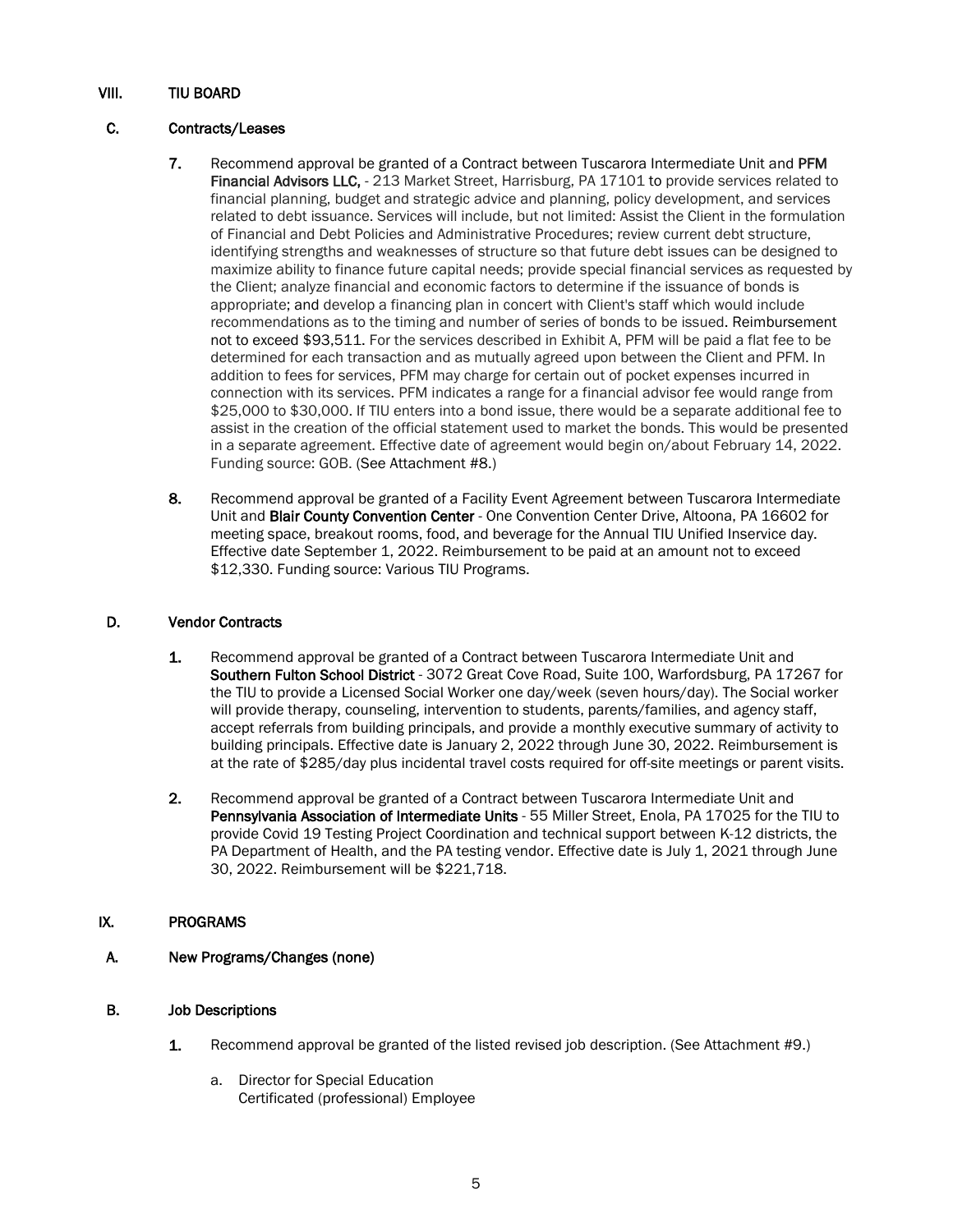# X. FISCAL

## A. Budgets - new, revised (none)

### B. Purchases/Bids

1. Recommend approval be granted to approve the bid from Zito Media for internet service to be delivered to Juniata County Head Start. The bid was in response to the TIU 11 Request for Proposal, Erate 470 #220009278, and Zito was the lowest bidder. Contract terms will be for 36 months at a monthly rate of \$345, and \$500 implementation costs. Service to this location will be 300mb synchronous internet delivered over public fiber. Approval is contingent upon a funding commitment from the FCC. Funding source: Juniata County Early Childhood Services.

#### C. Special Education Transportation (none)

#### D. Juniata County Early Childhood Services

- 1. Recommend approval be granted of the Juniata County Early Childhood Services Actual Expenditure Reports (Federal) for December 2021 and January 2022. (See Attachment #10.)
- 2. Recommend approval be granted of the Juniata County Early Childhood Services 2020-2021 Governance Reports. (See Attachment #11.)
- 3. The Juniata County Early Childhood Services Monthly Reports for December 2021 and January 2022 are attached for your information. Information item, no action required. (See Attachment #12.)
- 4. Sandra A. Dinardi will present information related to Juniata County Early Childhood Services.

### XI. PERSONNEL

#### A. Resignations/Retirements

- 1. Recommend approval be granted to accept the resignation of Stephanie F. Kiessling Woodbridge, VA 22191 as a Part-time Deaf/Hard of Hearing Mentor for Family Connections for Language and Learning, effective at the end of the day on December 2, 2021. Ms. Kiessling was employed by TIU since June 15, 2021.
- 2. Recommend approval be granted to accept the resignation of **Michelle M. Zelei** Pittsburgh, PA 15239 as a Part-time Deaf/Hard of Hearing Mentor for Family Connections for Language and Learning, effective at the end of the day on December 1, 2021. Ms. Zelei was employed by TIU since June 15, 2021.
- 3. Recommend approval be granted to accept the resignation of Asia A. Barron Mount Union, PA 17066 as a Full-time Speech Therapist, effective at the end of the day on February 11, 2022. Ms. Barron has been employed by TIU since January 1, 2017.
- 4. Recommend approval be granted to accept the resignation for retirement purposes, of Catherine D. Goss - Three Springs, PA 17264 as a Full-time Early Intervention Paraprofessional/Personal Care Aide, effective at the end of the day on June 30, 2022. Ms. Goss has been employed by TIU since August 22, 1994.
- 5. Recommend approval be granted to accept the resignation for retirement purposes, of Mary L. Anderson - Duncannon, PA 17020 as a Full-time Early Childhood Specialist for Juniata County Early Childhood Services, effective at the end of the day on June 30, 2022. Ms. Anderson has been employed by TIU since August 13, 2018.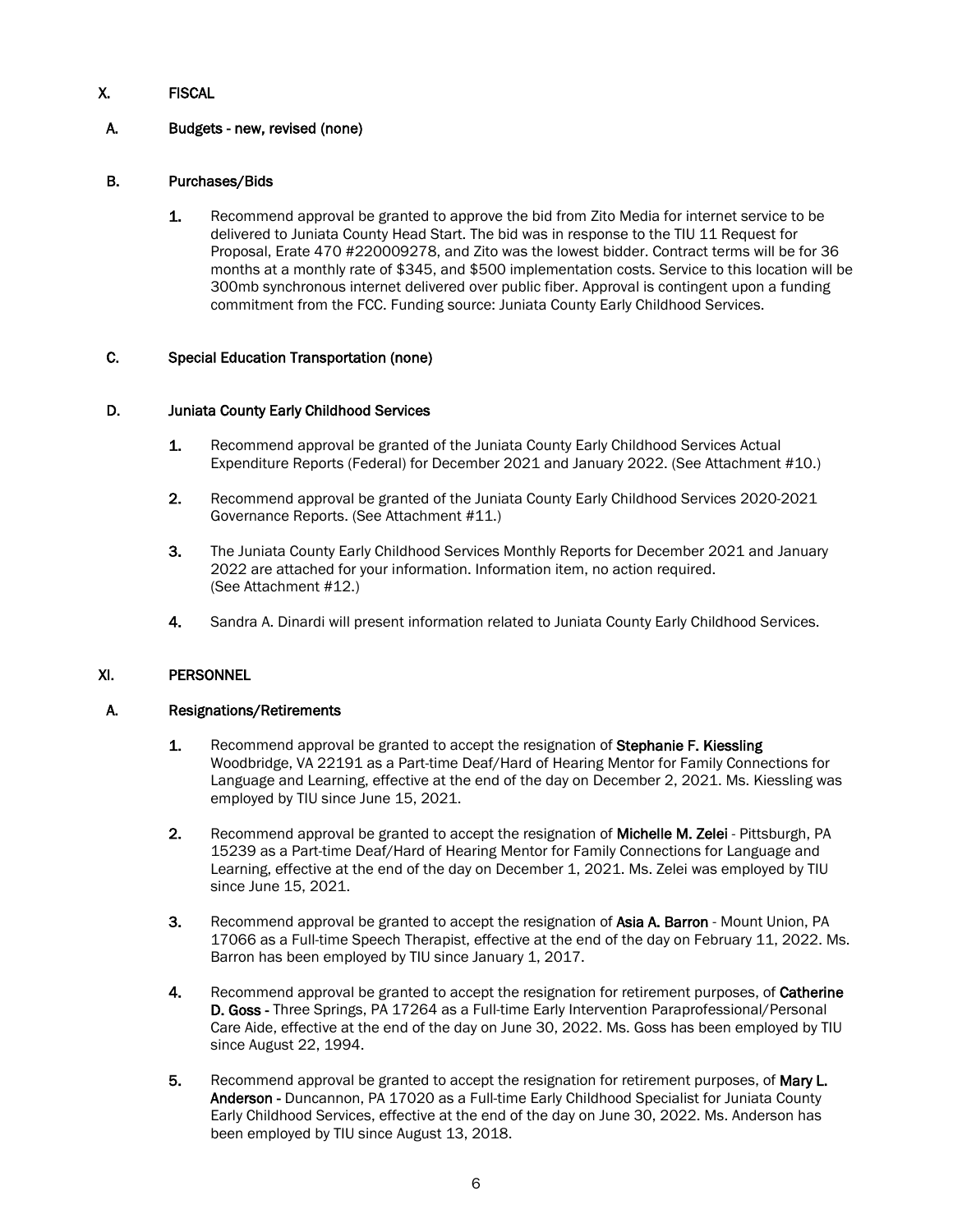### A. Resignations/Retirements

- 6. Recommend approval be granted to accept the resignation of Susan J. Knepp Huntingdon, PA 16652 as a Part-time Hearing/Vision Screening Aide and Substitute Secretary, effective at the end of the day on January 21, 2022. Ms. Knepp was employed by TIU since September 1, 2015.
- 7. Recommend approval be granted to accept the resignation of Amie C. Bard Thompsontown, PA 17094 as a Full-time Assistant Teacher/Teacher Aide for Juniata County Early Childhood Services, effective at the end of the day on January 31, 2022. Ms. Bard was employed by TIU since June 6, 2018.
- 8. Recommend approval be granted to accept the resignation of Michaela M. Sath Richfield, PA 17086 as a Substitute Personal Care Aide for Juniata County Early Childhood Services, effective at the end of the day on January 31, 2022. Ms. Sath was employed by TIU since November 8, 2021.
- 9. Recommend approval be granted to accept the resignation of **Brandy L. Margel** Northumberland, PA 17857 as a Full-time Business Services Representative for the TIU Community Education & Workforce Services , effective at the end of the day on February 15, 2022. Ms. Margel has been employed by TIU since November 19, 2019.
- 10. Recommend approval be granted to accept the resignation for retirement purposes, of Deborah M. Harpster - Reedsville, PA 17084 as a Full-time Workforce Programs Coordinator for the TIU Community Education & Workforce Services, effective at the end of the day on June 1, 2022. Ms. Harpster has been employed by TIU since July 1, 1989.

### B. Leaves of Absence

- 1. A Leave of Absence under the Family & Medical Leave Act of 1993 was approved for a full-time employee (FML2022-02-01) using paid and/or unpaid leave time, effective January 7, 2022 through on/about February 19, 2022. Information item, no action required.
- 2. A Leave of Absence under the Family & Medical Leave Act of 1993 was approved for a full-time employee (FML2022-02-02) using paid leave time, effective February 25, 2022 through May 25, 2022, not to exceed 12 weeks. Information item, no action required.
- 3. A Leave of Absence under the Family & Medical Leave Act of 1993 was approved for a full-time employee (FML2022-02-03) using paid and/or unpaid leave time, effective February 18, 2022 through on/about May 18, 2022, not to exceed 12 weeks. Information item, no action required.
- 4. A Leave of Absence under the Family & Medical Leave Act of 1993 was approved for a full-time employee (FML2022-02-04) using paid and/or unpaid leave time, effective January 24, 2022 not to exceed 12 weeks. Information item, no action required.
- 5. Recommend approval be granted of a Leave of Absence request for **Alicia C. Bruno** Mount Joy, PA 17552 in her position of Full-time Analyst Consultant for the Pattan Autism Initiative, using paid and unpaid leave time effective on/about March 14, 2022 through on/about May 9, 2022. Ms. Bruno has been employed by TIU since November 15, 2021.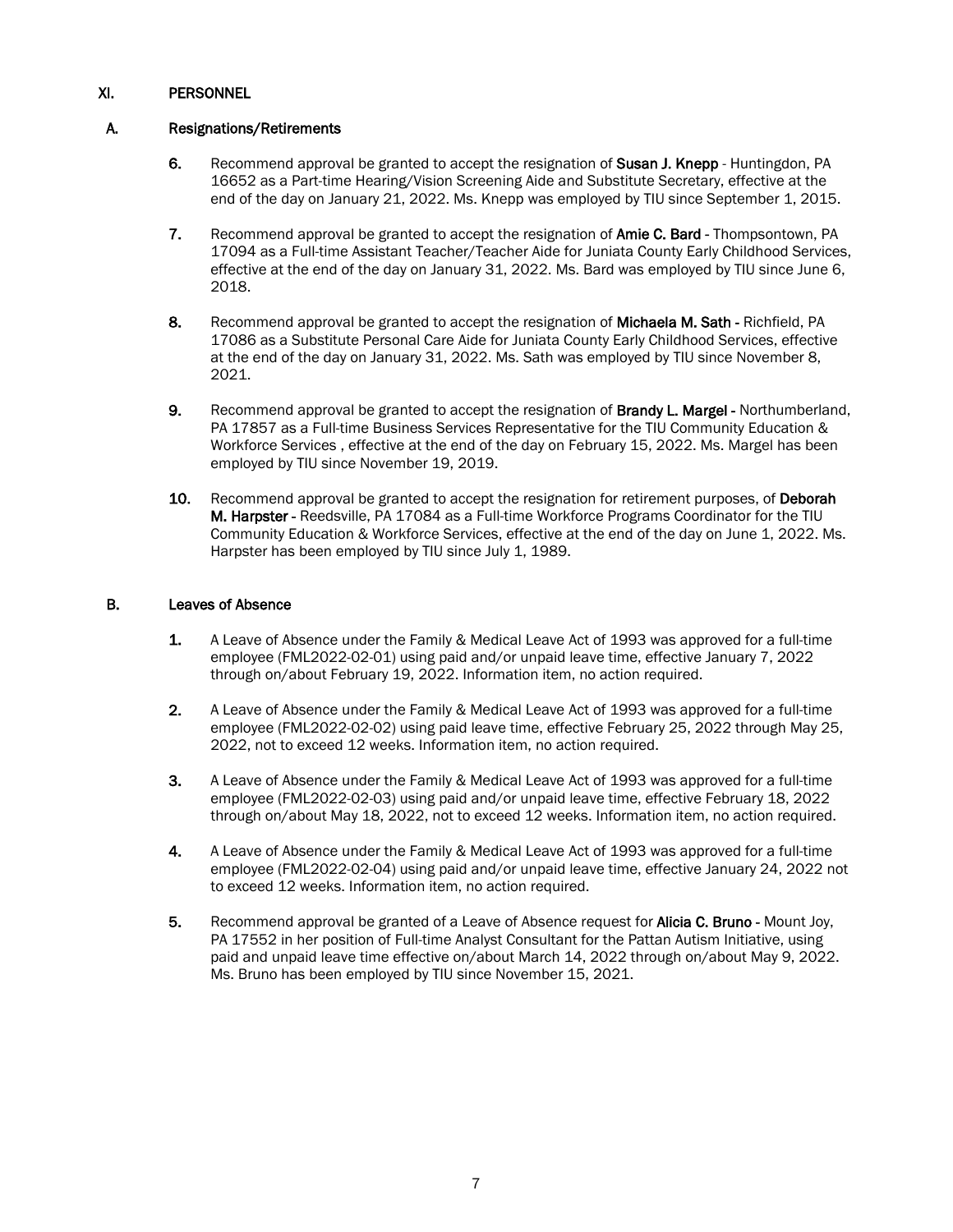### C. Transfers/Reassignments/Change in Employment Status, Termination of Employees

1. Recommend approval be granted of a change in assignment for Amanda L. Morningstar Huntingdon, PA 16652 from a Substitute Outpatient Therapist - Child/Adolescent Partial Hospitalization Program to a Full-time Mental Health Worker - Child/Adolescent Partial Hospitalization Program. Ms. Morningstar has been employed by TIU since December 13, 2021. Terms of Employment:

Assignment: Full-time Mental Health Worker - Child/Adolescent Partial Hospitalization Program Special Project Child/Adolescent PHP (exempt) Employee

Effective Date: February 7, 2022

Salary: \$38,950/year - prorated

Days in Work Year: 190 days/year (7.5 hours/day) - prorated Benefits: Usual benefits granted to special project employees

2. Recommend approval be granted of a temporary change in assignment for **Nancy D. Price** Mifflin, PA 17058 from a Part-time Program Aide to a Temporary Full-time Assistant Teacher/ Teacher Aide for Juniata County Early Childhood Services. Ms. Price has been employed by TIU since December 6, 2017.

Terms of Employment:

Assignment: Temporary Full-time Assistant Teacher/Teacher Aide for Juniata County Early Childhood Services

Special Project Head Start/Early Head Start/Pre-K Counts (non-exempt) Employee Effective Date: February 11, 2022 through May 31, 2022 Salary: \$10.25/hour Days in Work Year: 5 days/week (8 hours/day) through May 31, 2022 Benefits: Usual benefits granted to special project employees

3. Recommend approval be granted to furlough Tara M. Dwyer - Lancaster, PA 17602 as a Full-time Manager of Professional Development Organizations and Special Workforce Projects effective June 30, 2022. The furlough is due to project end. Ms. Dwyer has been employed by TIU since November 14, 2017.

#### D. New Employees

- 1. Recommend approval be granted for the TIU to begin the search to fill the anticipated vacancy of Full-time Director for Special Education. Effective hire date will be on/about July 1, 2022. The starting salary will be commensurate with experience and to scale with benefits as required by state/federal mandates.
- 2. Recommend approval be granted to employ a Full-time PAT Parent Educator (Special Project/ Juniata County Early Childhood Services). Effective on/about February 14, 2022. The starting salary will be commensurate with experience and to scale with benefits as required by state/federal mandates.
- 3. Recommend approval be granted to employ Stephanie D. Daniels Huntingdon, PA 16652 on a provisional basis as a Full-time Curriculum Consultant, pending receipt of required clearances and employment paperwork. This is a vacant position. Terms of Employment: Assignment: Full-time Curriculum Consultant Certificated (professional) Employee Effective Date: On/about March 1, 2022 Salary: \$60,000/year - prorated Days in Work Year: 12 months/year (8 hours/day) - prorated Benefits: Usual benefits granted to certificated employees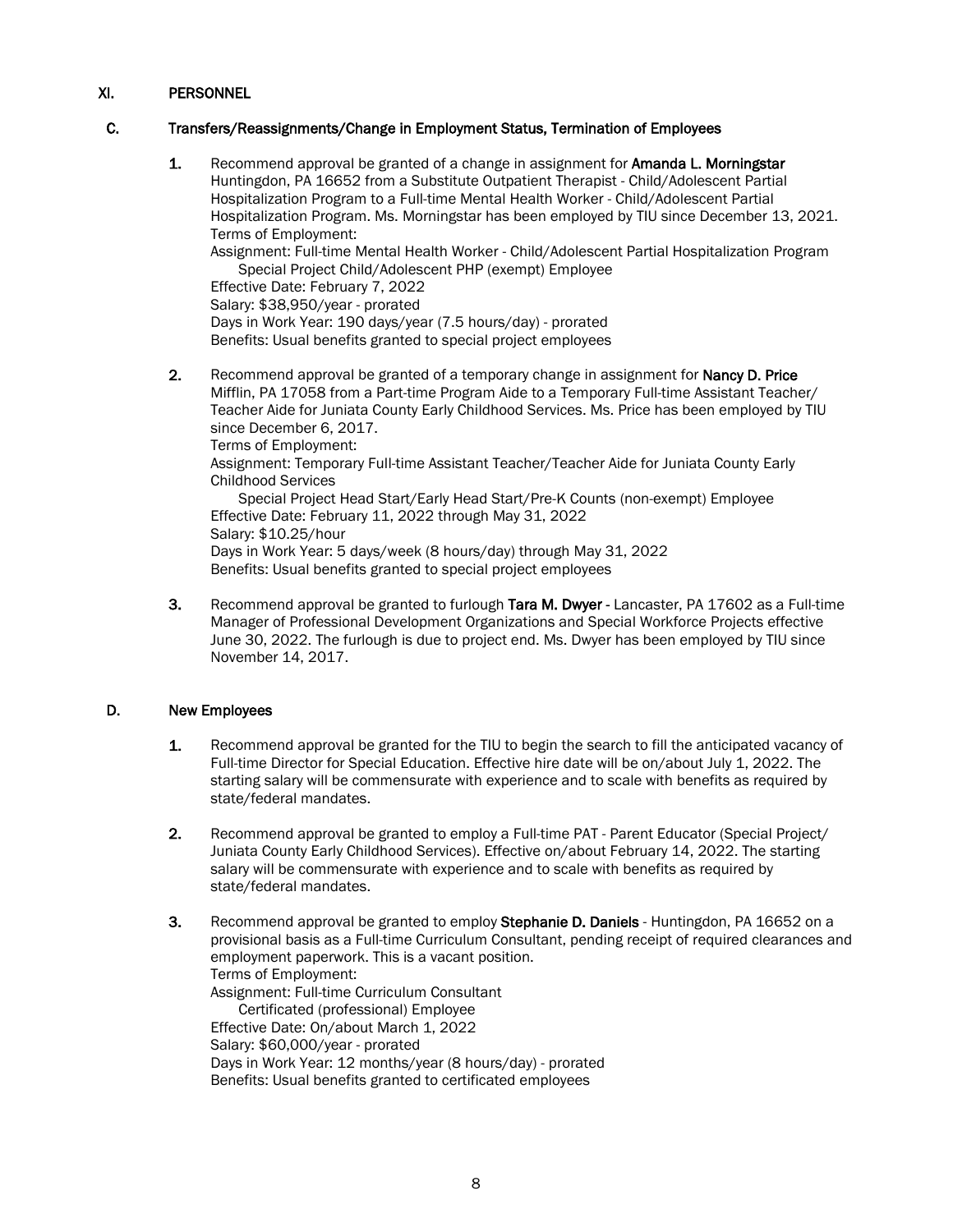### D. New Employees

- 4. Recommend approval be granted to employ Angela M. Haupt Huntingdon, PA 16652 on a provisional basis as a Full-time Social Worker, pending receipt of required clearances and employment paperwork. This is a vacant position. Terms of Employment: Assignment: Full-time Social Worker Special Project (non-professional) Employee Effective Date: February 11, 2022 Salary: \$52,000/year - prorated Days in Work Year: 190 days/year (7.5 hours/day) - prorated Benefits: Usual benefits granted to special project employees
- 5. Recommend approval be granted to employ Jeffrey M. Hein Waynesboro, PA 17268 on a provisional basis as a Full-time Instructional Assistant for Correctional Education Facilities, pending receipt of required clearances and employment paperwork. This is a vacant position. Terms of Employment: Assignment: Full-time Instructional Assistant for Correctional Education Facilities

Non-certificated (non-professional) Employee Level I.1 Effective Date: February 1, 2022 Salary: \$18,066/year - prorated Days in Work Year: 188 days/year (7.5 hours/day) - prorated Benefits: Usual benefits granted to non-certificated employees

6. Recommend approval be granted to employ Bradley A. Kreitzer - Mifflintown, PA 17059 on a provisional basis as a Full-time Business Services Representative for the TIU Community Education & Workforce Services, pending receipt of required clearances and employment paperwork. This is a vacant position. Terms of Employment: Assignment: Full-time Business Services Representative for the TIU CEWS Community Education & Workforce Services (non-certificated) Employee Level 5 Effective Date: On/about February 14, 2022 Salary: \$34,874/year - prorated

Days in Work Year: 12 months/year (7.5 hours/day) - prorated Benefits: Usual benefits granted to CEWS employees

- 7. Recommend approval be granted to employ Jayme N. Jenkins Three Springs, PA 17264 on a provisional basis as a Part-time Early Intervention Paraprofessional/Personal Care Aide, pending receipt of required clearances and employment paperwork. This is a new position. Terms of Employment: Assignment: Part-time Early Intervention Paraprofessional/Personal Care Aide Non-certificated (non-professional) Employee Level I.1 Effective Date: On/about February 14, 2022 Salary: \$12.81/hour Days in Work Year: 25 to less than 30 hours/week - 38 weeks/year Benefits: None unless required by state/federal mandates
- 8. Recommend approval be granted to employ Jennifer L. Bulson Royersford, PA 19468 on a provisional basis as a Part-time Regional Coordinator of Parent to Parent of PA, pending receipt of required clearances and employment paperwork. This is a vacant position. Terms of Employment: Assignment: Part-time Regional Coordinator of Parent to Parent of PA Special Project (non-professional) Employee Effective Date: On/about February 14, 2022 Salary: \$14.37/hour Days in Work Year: 20 to less than 25 hours/week - 52 weeks/year Benefits: None unless required by state/federal mandates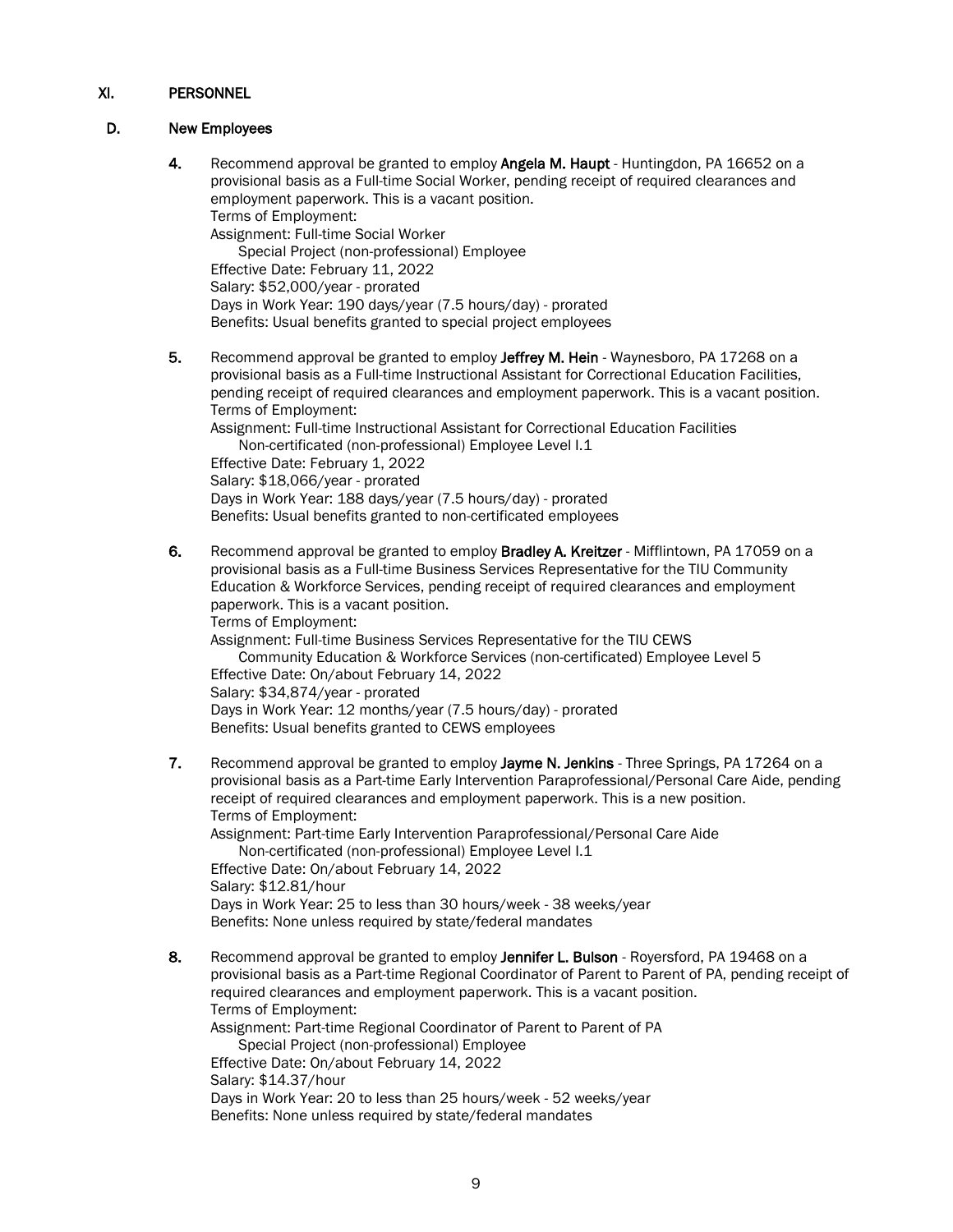## D. New Employees

9. Recommend approval be granted to employ Margaret V. Parke - Mechanicsburg, PA 17050 on a provisional basis as a Part-time Regional Coordinator of Parent to Parent of PA, pending receipt of required clearances and employment paperwork. This is a vacant position. Terms of Employment: Assignment: Part-time Regional Coordinator of Parent to Parent of PA Special Project (non-professional) Employee Effective Date: On/about February 14, 2022 Salary: \$14.37/hour Days in Work Year: 20 to less than 25 hours/week - 52 weeks/year Benefits: None unless required by state/federal mandates 10. Recommend approval be granted to employ Kristal M. Slemons - Lewistown, PA 17044 on a provisional basis as a Full-time PAT - Parent Educator pending receipt of required clearances and employment paperwork. This is a vacant position. Terms of Employment: Assignment: Full-time PAT - Parent Educator Special Project Head Start/Early Head Start/Pre-K Counts/PAT (non-exempt) Employee

Effective Date: February 28, 2022 Salary: \$27,560/year - prorated Days in Work Year: 12 months/year (8 hours/day) Benefits: Usual benefits granted to JCECS employees

## E. Supplemental Contracts/Employment, Change in Pay

- 1. Recommend approval be granted of a Supplemental Contract for Karly A. Hess Lewistown, PA 17044 that in addition to her assignment as Full-time Speech Therapist, she provide speech/language therapy services to include evaluation and all applicable paperwork. Effective date is January 18, 2022 through June 30, 2022 to be paid at the rate of \$35.24/hour not to exceed a total of 10 hours/week including travel time. Ms. Hess has been employed by TIU since July 6, 2015. Funding source: Special Education/Early Intervention.
- 2. Recommend approval be granted of a Supplemental Contract for Megan J. Brackbill Mifflintown, PA 17059 that in addition to her assignment as Full-time Speech Therapist, she provide speech/language therapy services to include evaluation and all applicable paperwork. Effective date is January 18, 2022 through June 30, 2022 to be paid at the rate of \$33.78/hour not to exceed a total of 10 hours/week including travel time. Ms. Brackbill has been employed by TIU since July 1, 2019. Funding source: Special Education/Early Intervention.
- **3.** Recommend approval be granted of a Supplemental Contract for **Brooke L. Carlson** Reedsville, PA 17084 that in addition to her assignment as Full-time Speech Therapist, she provide speech/language therapy services to include evaluation and all applicable paperwork. Effective date is January 18, 2022 through June 30, 2022 to be paid at the rate of \$33.49/hour not to exceed a total of 10 hours/week including travel time. Ms. Carlson has been employed by TIU since September 1, 2020. Funding source: Special Education/Early Intervention.
- 4. Recommend approval be granted of a Supplemental Contract for Anna M. Brackbill Mifflintown, PA 17059 that in addition to her assignment as Full-time Speech Therapist, she provide speech/language therapy services to include evaluation and all applicable paperwork. Effective date is January 18, 2022 through June 30, 2022 to be paid at the rate of \$33.20/hour not to exceed a total of 10 hours/week including travel time. Ms. Brackbill has been employed by TIU since July 1, 2021. Funding source: Special Education/Early Intervention.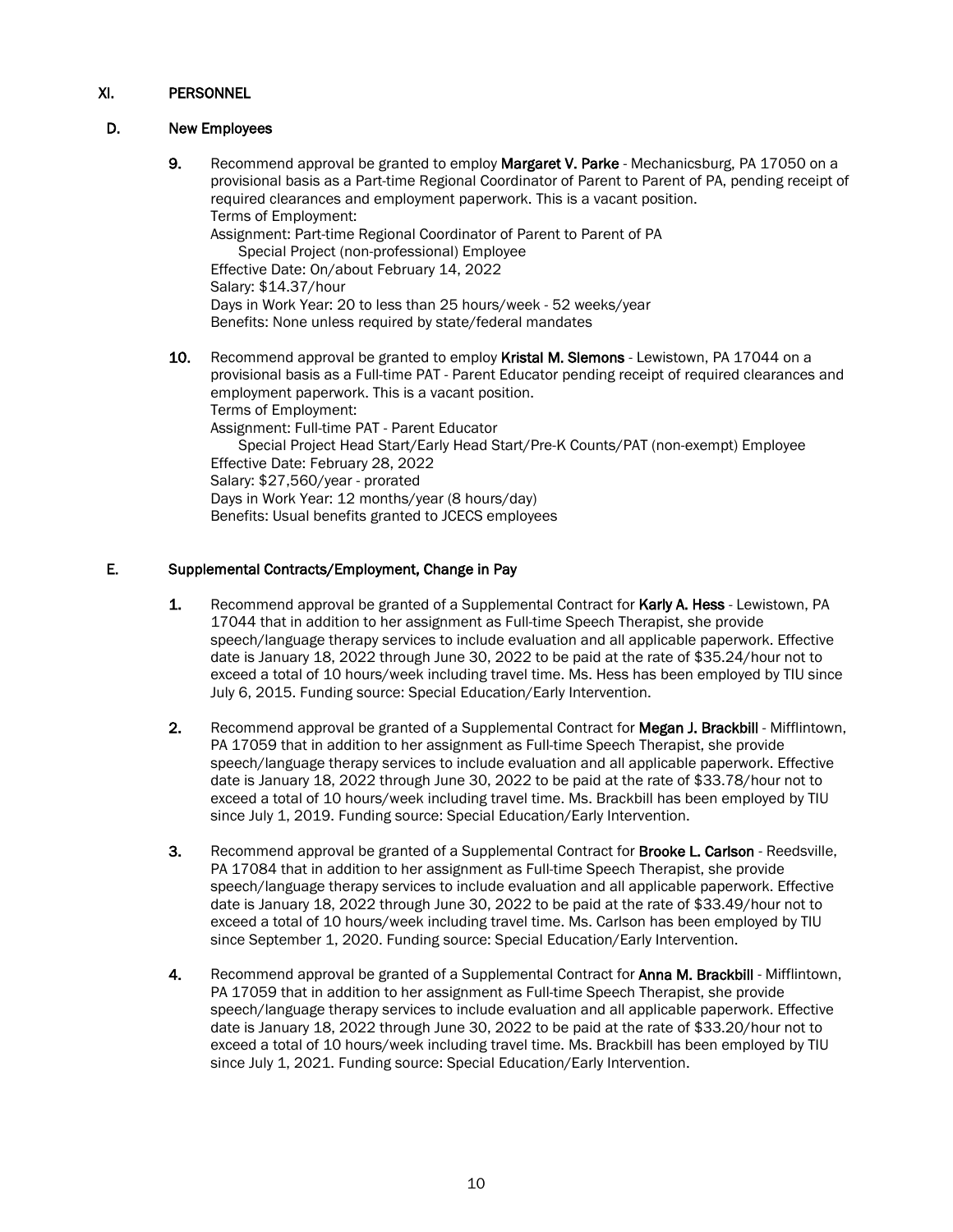### E. Supplemental Contracts/Employment, Change in Pay

- 5. Recommend approval be granted of a Supplemental Contract for Cheryl A. Dodson Mifflin, PA 17058 that in addition to her assignment as Full-time Home Base Health & Nutrition Specialist, she develop, enter, and track data regarding staff who will be testing weekly for Covid per the Head Start vaccine mandate requirement. Ms. Dodson will train other program staff to test, read, and record the results of Covid testing, communicate results with the Director, communicate and enter information into the Google document to be shared with the Director, determine the need for staff to isolate due to the results of their Covid-19 test, and provide related communication and follow up with the staff. Currently, there are approximately 20 staff that will undergo weekly testing. Reimbursement will be \$2,500/year or \$208.33/month for the period of January 31, 2022 through December 31, 2024. Reimbursement will end if there are no staff to test or the federal mandate ends. Ms. Dodson has been employed by TIU since January 28, 2006. Funding source: Head Start ARP.
- 6. Recommend approval be granted of a Supplemental Contract for Kristen E. Lemin Reedsville, PA 17084 that in addition to her assignment as Full-time Health & Nutrition Manager and Enrollment Specialist, she develop, enter, and track data regarding staff who will be testing weekly for Covid per the Head Start vaccine mandate requirement. Ms. Dodson will train other program staff to test, read, and record the results of Covid testing, communicate results with the Director, communicate and enter information into the Google document to be shared with the Director, determine the need for staff to isolate due to the results of their Covid-19 test, and provide related communication and follow up with the staff. Currently, there are approximately 20 staff that will undergo weekly testing. Reimbursement will be \$2,500/year or \$208.33/month for the period of January 31, 2022 through December 31, 2024. Reimbursement will end if there are no staff to test or the federal mandate ends. Ms. Lemin has been employed by TIU since July 1, 2021. Funding source: Head Start ARP.
- 7. Recommend approval be granted of a Supplemental Contract for Lori A. Espigh McVeytown, PA 17051 that in addition to her assignment as Full-time Special Education Data Coordinator, she provide after-hours work to organize individual transportation changes for students due to Covid related closures. Effective date is February 14, 2022 through June 30, 2022 to be paid at the rate of \$21.19/hour not to exceed a total of 10 hours. Ms. Espigh has been employed by TIU since October 1, 2007. Funding source: Special Education ARP.
- 8. Recommend approval be granted of a Supplemental Contract for Renee L. Freed McAlisterville, PA 17049 that in addition to her assignment as Full-time Teacher - Preschool Pre K Counts, she serve as a mentor for a newly hired teacher within Juniata County Early Childhood Services to include meeting monthly with the new teacher from January through May 2022 and September through December 2022. New teachers within the program require the mentoring in order to effectively understand their job responsibilities. Effective date is January 1, 2022 through December 31, 2022 to be paid at an amount not to exceed \$750. Ms. Freed has been employed by TIU since February 25, 2011. Funding source: Juniata County Early Childhood Services.
- 9. Recommend approval be granted of a Supplemental Contract for Jennifer L. Conaway Reedsville, PA 17084 that in addition to her assignment as Full-time Senior Manager for Home Based Services, she establish a new program to include developing procedures for referrals, enrollment, and services to 20 additional families to be enrolled in the Behavioral Health/PAT program in Mifflin County, provide supervision to three additional staff working in the program, support staff to be trained in the curriculum, and work on outreach to promote the new program. Effective date is January 1, 2022 through June 30, 2022 to be paid at an amount not to exceed \$5,000. Ms. Conaway has been employed by TIU since May 14, 2019. Funding source: Juniata County Early Childhood Services.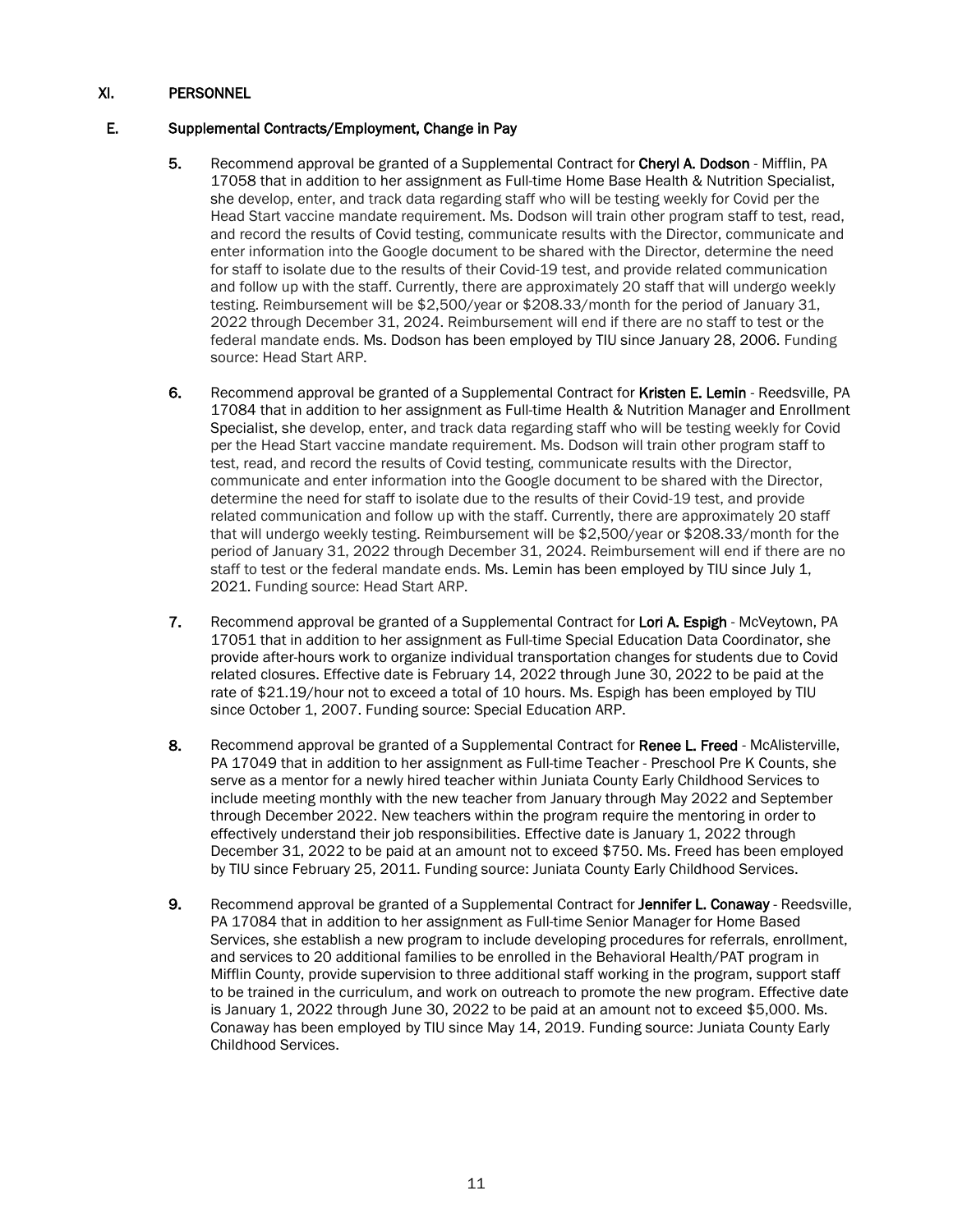## E. Supplemental Contracts/Employment, Change in Pay

- 10. Recommend approval be granted of a Supplemental Contract for Kelly L. Zurybida Alexandria, PA 16611 that in addition to her assignment as Full-time Supervisor of Special Education, she provide communication and coordination of Covid situations for staff and students that occur outside of the workday, develop a process related to religious and medical exemptions for the vaccine, daily monitoring of classroom situations that may warrant closing or adjustment of a program, communication to families, staff and transportation, and contact tracing to determine quarantine notifications. Effective date is December 1, 2021 through June 30, 2022. In addition, Ms. Zurybida will serve as Interim Special Education Director (duties listed below) effective February 25, 2022 through on/about June 30, 2022. The total contract shall not exceed \$10,000. Ms. Zurybida has been employed by TIU since November 14, 2011. Funding source: Special Education/Early Intervention and Department of Health Testing Coordination Grant.
	- Act as a member of TIU cabinet and middle management administrative teams.
	- Maintain overall programmatic responsibility and compliance for special education school age programs and the early intervention program.
	- Staff supervision for speech, occupational, and physical therapists, and social workers.
	- Act as liaison between PDE/BSE and member school districts to provide training and technical assistance,
	- Continue to assess needs of member school districts for special education services and support districts in meeting those needs.
	- Continue to supervise the Technical Assistance Consultants (TAC) to assure member district training needs are being met.
	- Submit Special Education Plan as part of IDEA application process.
	- Professional and Support staff recruitment and selection process.
- 11. Recommend approval be granted of a Supplemental Contract for Stacey J. Miller Cassville, PA 16623, Full-time Teacher - Child/Adolescent Partial Hospitalization Program, to serve as Head Teacher for the Partial Hospitalization Program effective January 4, 2022 through June 30, 2022 at the rate of \$1,600 (prorated based on 183 days/year). Ms. Miller has been employed by TIU since September 7, 2021. Funding source: General Operating Budget. (See Attachment #13.)
- 12. Recommend approval be granted of a Supplemental Contract for Dr. Brett A. Gilliland Shirleysburg, PA 17260, Full-time Director for Nonpublic Schools and Pupil Services, to provide coordination of reporting and deliverables for Department of Health Grant for Covid testing, and other Covid testing and compliance technical assistance to include mandatory biweekly meetings, after work hours contacting all districts about Test to Stay (T2S), helping register for T2S, ordering materials for T2S for IU programs (EI, HS, Partial), training head start/early intervention for T2S, keeping computer program for T2S updated, input new employees/students into T2S database, and monitor and check the scanned test correspondence with districts and state about the T2S program. Effective date is January 1, 2022 through June 30, 2022 to be paid at an amount not to exceed \$3,000. Dr. Gilliland was employed by TIU from June 15, 2002 through December 21, 2005 and since January 1, 2018. Funding source: Department of Health Testing Coordination Grant.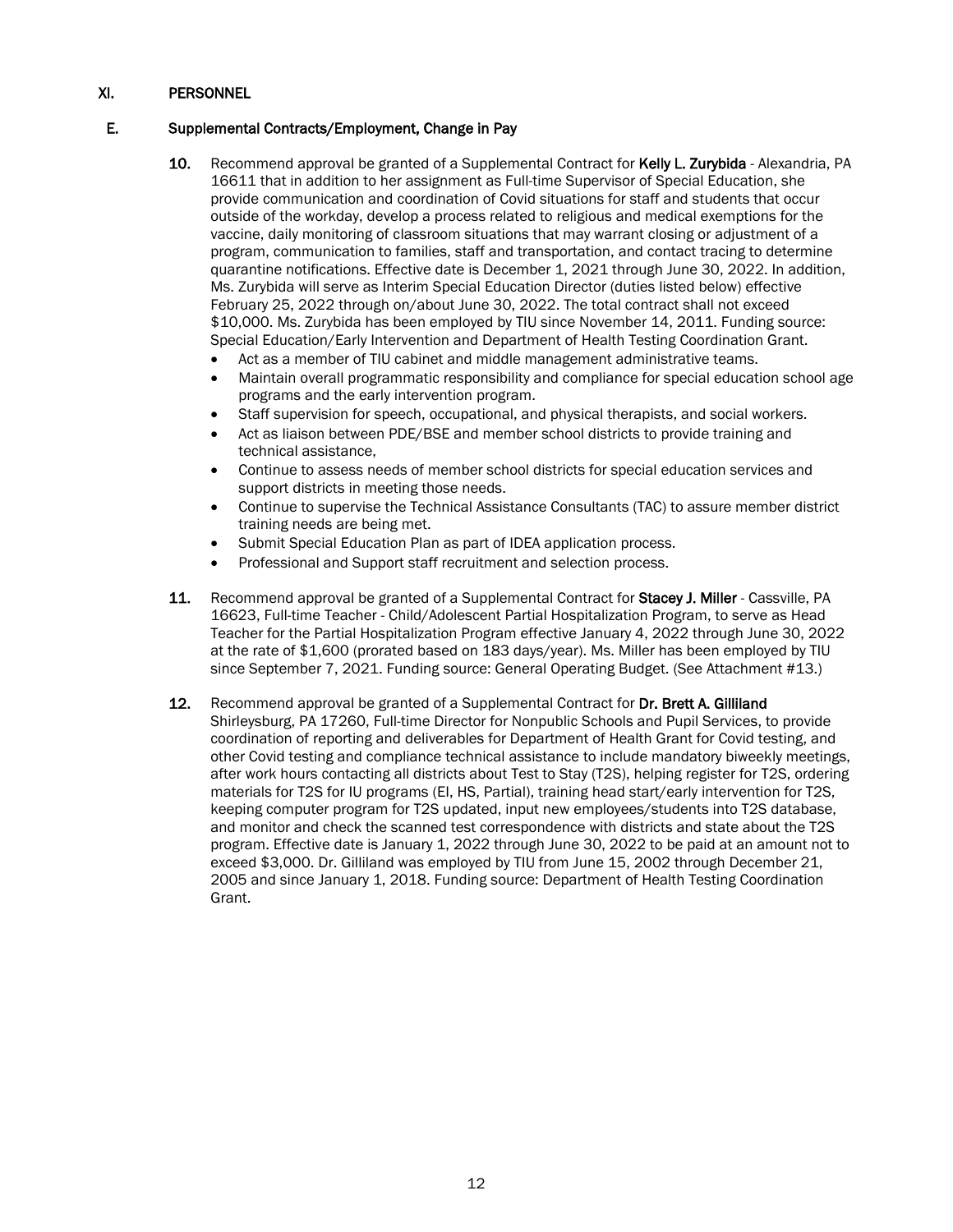### E. Supplemental Contracts/Employment, Change in Pay

13. Recommend approval be granted of a Supplemental Contract for Kelly A. Showers - Millerstown, PA 170652 that in addition to her assignment as Full-time Director for Early Childhood Services for Juniata County Early Childhood Services, she Determine federal vaccine mandate requirements for the Head Start/Early Head Start programs and maintain compliance with those requirements; Develop, in collaboration with other program staff, a reporting system for vaccine mandate exemptions including religious and medical exemptions; Determine the vaccine status of all existing and newly hired staff to ensure they comply with the HS vaccine mandate or in applying for either a medical or religious exemption; Develop new policies related to the vaccine mandate; Review the weekly results of all exempted staff who are being tested for COVID-19; Oversee and provide testing guidance and requirements to the health team testers. Assist and support the health team, as a backup tester, for testing staff weekly; and review and revise policies and procedures, as necessary, to ensure staff health and safety and health privacy information is maintained and confidential. Effective date is January 1, 2022 through December 31, 2024. Reimbursement will be \$5,000/year or \$416.67/month. Reimbursement will end if there are no staff to test or the federal mandate ends. Funding source: Head Start ARP.

### XII. CONFERENCE REQUESTS (none)

### XIII. MISCELLANEOUS INFORMATION (information, no action required)

#### A. Correspondence

See Attachment #14.

#### B. Publicity

See Attachment #15.

## C. Student of the Month

The student of the month for February 2022 is Zara Diven, a student enrolled in the Mount Union early intervention classroom. (See Attachment #16.)

Congratulations are extended to Zara for being named student of the month.

#### D. Employee Data

 November 11, 2021 December 9, 2021 314 Full-time 314 Full-time 46 Part-time 44 Part-time<br>7 Substitutes (Head Start) 8 Substitutes 2 Temporary 2 Temporary

8 Substitutes (7 Head Start - 1 PHP)<br>2 Temporary

#### E. Cabinet Updates

This is an opportunity for Cabinet Members to share information on various projects and activities.